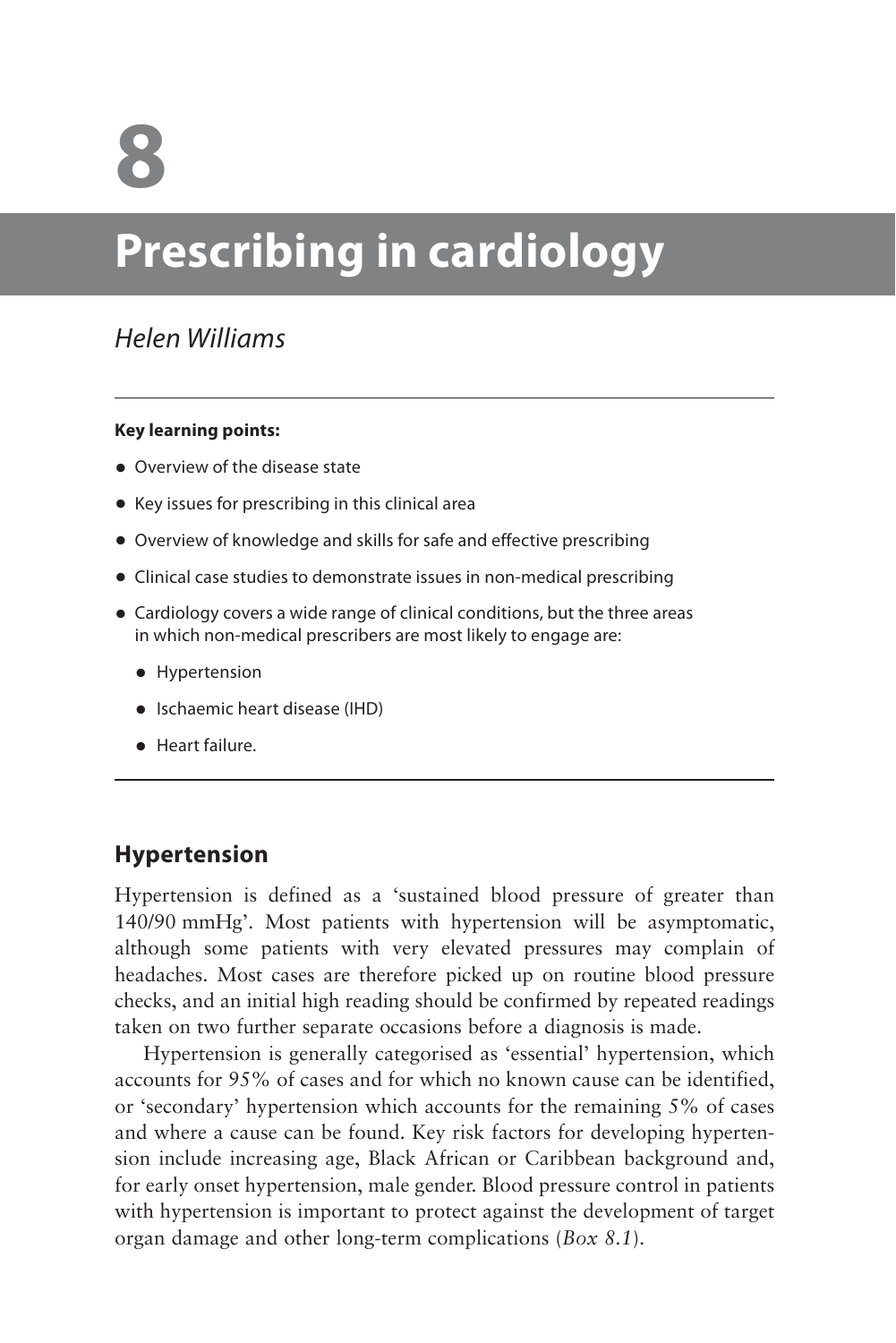#### **Box 8.1** Target organ damage and complications of hypertension

- Stroke, transient ischaemic attack (TIA), dementia, carotid bruits
- Left ventricular hypertrophy and/or left ventricular strain on ECG, heart failure
- Myocardial infarction, angina, coronary artery bypass graft or angioplasty
- Peripheral vascular disease
- Fundal haemorrhages or exudates, papilloedema
- Proteinuria
- Renal impairment (raised serum creatinine or reduced estimated glomerular filtration rate).

Key interventions to address high blood pressure are lifestyle modification and drug therapies.

Patients with blood pressure above 140/90 mmHg but lower than 160/100 mmHg without additional risk factors (no cardiovascular disease, diabetes, renal disease or at -20% risk of developing cardiovascular disease over the next 10 years) should be managed by addressing lifestyle issues alone.

Lifestyle advice should be given as part of a full discussion with the patient to identify any specific issues and emphasise the relative contribution of each risk factor to the development of hypertension. Areas to cover in discussion are:

- diet, particularly reducing salt intake
- weight reduction
- increasing physical activity
- smoking cessation
- moderating alcohol intake.

It is important not to underestimate how difficult lifestyle change can be, and patients should be encouraged to set realistic goals. Patients are unlikely to stick to an aggressive regimen that requires them to address every area of their lifestyle in one go. It may be appropriate to focus on one or two key areas and progress to other issues, as the patient succeeds in these areas (*Table 8.1*).

#### **Prescribing in hypertension**

Drug therapy should be initiated where blood pressure is consistently  $>$ 160/100 mmHg or in patients with blood pressure  $>$ 140/90 mmHg where additional risk factors are present, such as established cardiovascular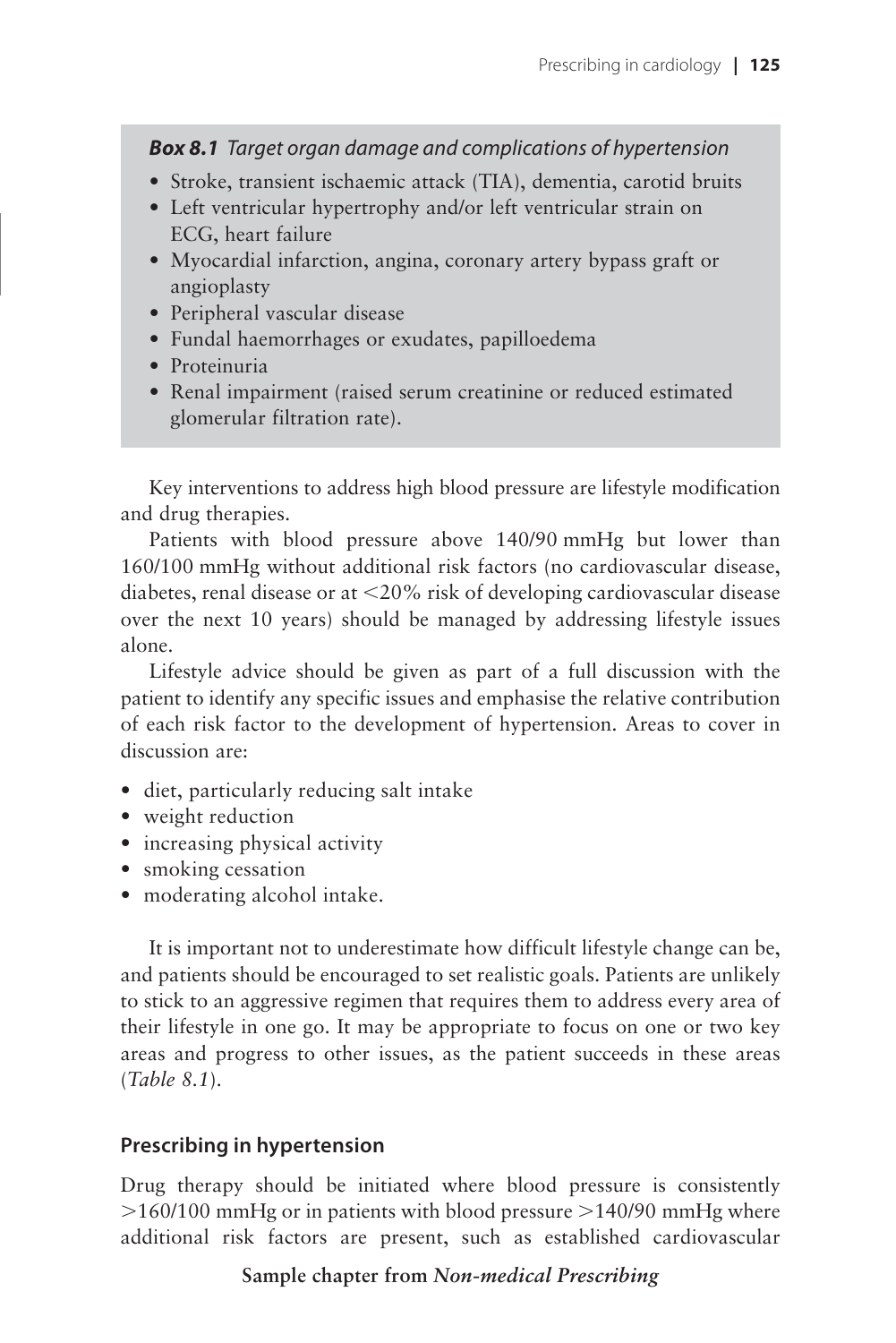| <b>Table 8.1 Impact of lifestyle change on systolic blood pressure</b> |                                   |
|------------------------------------------------------------------------|-----------------------------------|
| Intervention                                                           | Effect on systolic blood pressure |
| Weight reduction                                                       | 5-10 mmHg/10 kg weight loss       |
| Diet rich in fruit and veg, low in dairy, reduced saturated fat        | $8-14$ mmHa                       |
| Restricted dietary sodium                                              | $2-8$ mmHq                        |
| Physical activity                                                      | $4-9$ mmHq                        |
| Alcohol moderation                                                     | $2-4$ mmHq                        |
| From Williams et al. (2004).                                           |                                   |

disease, diabetes, chronic kidney disease, or the patient is at  $>20\%$  risk of developing cardiovascular disease. Once drug therapy is initiated, the aim is to lower blood pressure to less than 140/90 mmHg, with more aggressive targets for patients with diabetes (aim for blood pressure <140/80 mmHg or -130/80 mmHg if evidence of kidney, eye or cerebrovascular disease) or chronic kidney disease (aim for blood pressure <130/80 mmHg).

Choice of drug in the treatment of hypertension should be determined by the patient's age, ethnicity and co-morbidities. In line with the National Institute for Health and Clinical Excellence (NICE) algorithm, younger (-55 years) non-black patients should be offered treatment with an angiotensin-converting enzyme (ACE) inhibitor in the first instance (or an angiotensin receptor blocker if first-line ACE inhibitor is not tolerated) (NICE, 2006a). Older or black patients should be initiated on a thiazide diuretic or a calcium channel blocker.

Once initiated, drug therapy should be continued for at least four weeks before the efficacy in blood pressure lowering is assessed. Patients should be counselled that on initiation they may experience dizziness or lightheadedness for the first day or two as the blood pressure falls. In addition, common adverse effects should be discussed. For example, the impact of thiazide diuretic therapy on lifestyle should be considered, the possibility of ankle swelling with calcium channel blockers should be raised. Prior to and following initiation of ACE inhibitor, angiotensin receptor blocker and thiazide it is important to order blood tests to check renal function, in particular serum urea and creatinine, and serum potassium levels. ACE inhibitors and angiotensin receptor blockers can increase potassium levels significantly, especially in the setting of reduced renal function, while thiazide diuretics can lead to hypokalaemia. ACE inhibitors and calcium channel blockers should be started at low doses and therefore the dose needs to be titrated if blood pressure remains uncontrolled. There is little dose response in terms of blood pressure control with thiazide diuretics, but evidence of more side-effects at higher doses.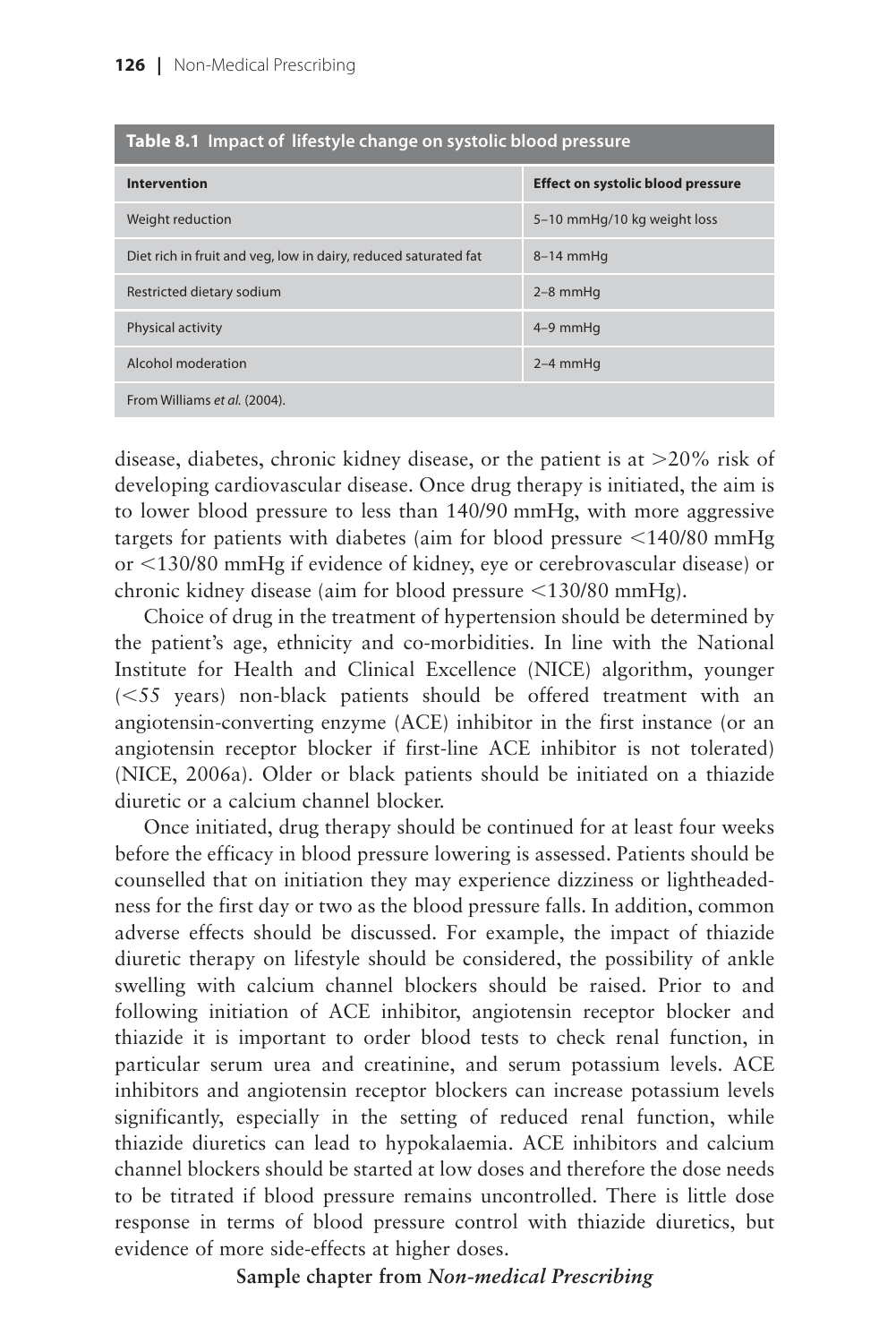If blood pressure remains high on optimal first-line therapy, it is important to check that the patient is adhering to the prescribed medication in the first instance. If concordance is confirmed, then second-line therapy should be considered in line with the NICE algorithm. Most people with hypertension require two or more drugs to control blood pressure adequately. NICE guidance recommends that if a patient was initiated first-line on an ACE inhibitor, then the next step is to add a thiazide diuretic or a calcium channel blocker; or if started on one of the latter agents, then an ACE inhibitor should be added. Again, appropriate monitoring and dose titration should be undertaken. If blood pressure remains uncontrolled after optimising the second agent, then consideration should be given to adding in the missing agent from the group (ACE inhibitor, thiazide or calcium channel blocker, depending which agents have been used at steps 1 and 2). Lifestyle factors should be revisited at each step in the treatment pathway.

After the first three drugs have been initiated and optimised, if blood pressure remains uncontrolled, the clinician can consider adding in other agents such as alpha-blockers, beta-blockers or spironolactone. However, this may also be an appropriate time to consider referral for specialist advice, depending on the competence of the prescriber. Specialist hypertension or vascular risk clinics will focus on identifying underlying reasons for resistance to drug therapy. Certain patients are appropriate for earlier referral for specialist advice, in particular patients with early onset hypertension, such as white patients with hypertension below the age of 40 years old, or black patients with high blood pressure below the age of 30 years old. Hypertension in pregnancy should be referred for specialist management by an obstetrician, due to the risk of pre-eclampsia.

In addition to managing blood pressure, patients with hypertension require full cardiovascular risk assessment using a validated risk assessment tool, such as the Joint British Societies Risk Prediction Charts at the back of the BNF (Joint British Societies, 2005). Patients with a risk of developing cardiovascular disease of more than 20% over the next 10 years should be considered for treatment with a statin and low-dose aspirin (once blood pressure has been controlled to below 150/90 mmHg).

# **Ischaemic heart disease**

The management of ischaemic heart disease encompasses two specific issues:

- control of angina symptoms and
- secondary prevention of cardiovascular disease.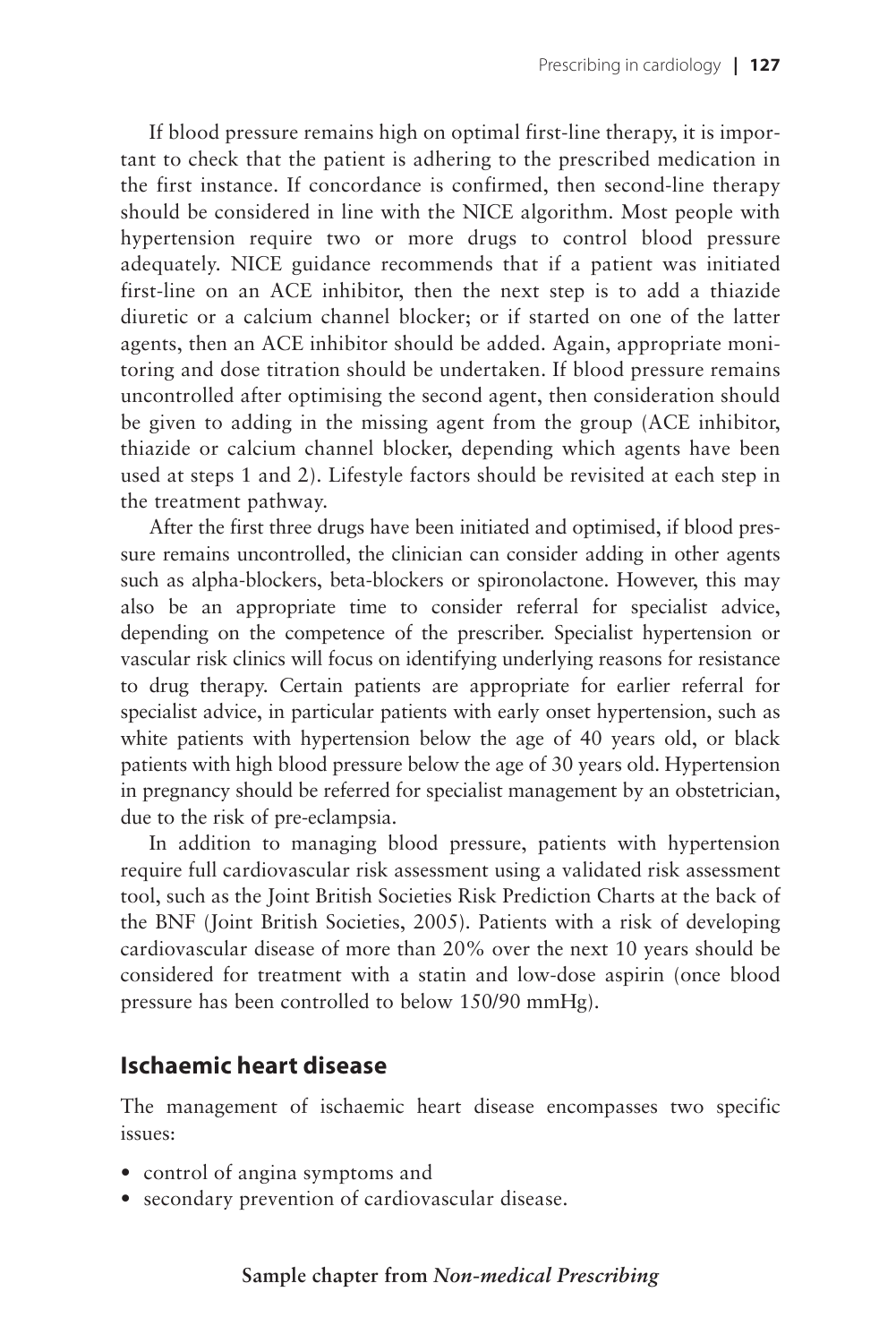Anginal chest pain occurs when the oxygen demand of the heart exceeds that of supply usually, although not exclusively, as a result of an atheromatous narrowing (stenosis) in one or more of the coronary arteries. Estimated prevalence rates for angina vary significantly from study to study, but a figure of 4% of all adults in the UK has been calculated, equating to over 2 million angina patients across the UK. Patients with angina are at an increased risk of cardiovascular events in the future; hence in addition to managing angina symptoms (*Box 8.2*), secondary prevention of cardiovascular events is essential.

#### **Box 8.2** Common features of stable angina

- Central chest pain
- Pain radiating to the lower jaw or arms
- Shortness of breath
- Lack of exercise tolerance
- Provoked by exercise, stress, extremes of temperature
- Relieved by rest, nitrates.

#### **Anti-anginal therapies**

The symptoms of stable angina result from an imbalance between the oxygen requirements of the heart muscle and the supply it receives. Treatments are aimed at improving myocardial oxygen supply and/or reducing cardiac workload, hence lowering myocardial oxygen demand.

Acute chest pain should be treated initially with sublingual nitrate therapy, followed by chronic background therapy using beta-blockers, nitrates, calcium channel blockers, nicorandil and/or ivabradine to prevent recurrent episodes, except in those with very minimal and predictable symptoms manageable with sublingual nitrates alone.

There are few outcome data to guide choice of drug class to protect the patient against angina episodes, although most clinicians endorse the use of beta-blockers first-line where possible. This is based on extrapolation of outcomes achieved in post-myocardial infarction patients and the theoretical benefits of heart rate control in the setting of ischaemic heart disease. Choice of beta-blocker should take into account side-effect profile and ease of dosing, but key to protecting patients from ischaemic episodes is dose titration to achieve a resting heart of between 50 and 60 beats per minute. Common adverse effects include bradycardia and hypotension, cold extremities, lethargy/fatigue and impotence. Patients should be counselled to avoid abrupt cessation of beta-blocker therapy which has been associated with increased risk of cardiovascular events.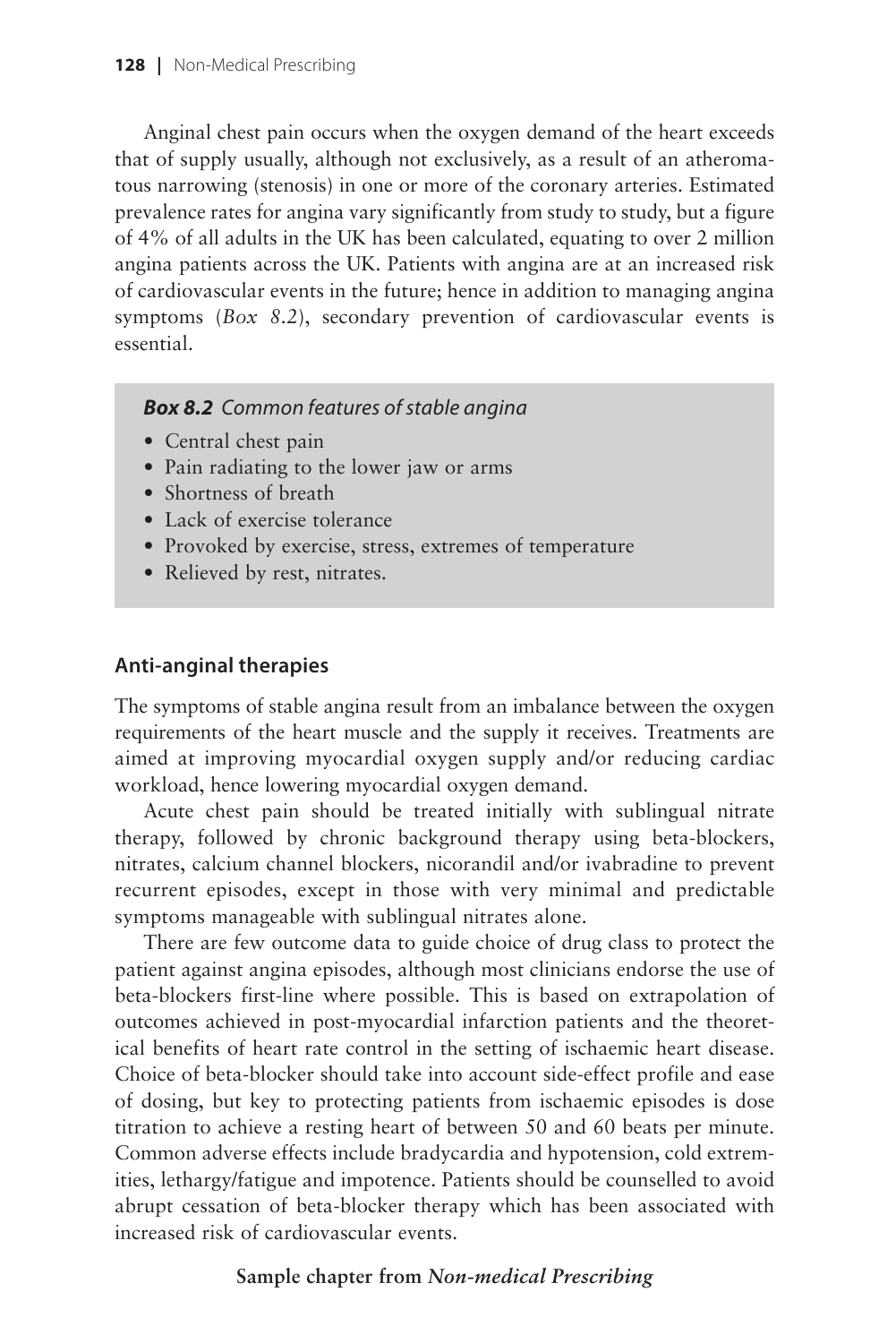Where beta-blockers cannot be used due to contraindications or failure to tolerate therapy, rate-controlling calcium channel blockers, such as diltiazem or verapamil should be considered, or the more recently licensed ivabradine, a pure heart rate-lowering agent. If chest pain persists despite optimal first-line therapy, other agents can be added such as dihydropyridine calcium channel blockers (i.e. amlodipine), nitrates or nicorandil. In patients with recurrent episodes of angina, clinicians should have a low threshold for considering referral to a specialist for assessment of suitability for revascularisation (percutaneous coronary intervention or coronary artery bypass graft surgery).

#### **Secondary prevention strategies**

Secondary prevention is defined as the prevention of the progression of a disease in symptomatic patients. In terms of ischaemic heart disease this applies to people who have survived a myocardial infarction and those who present with angina, have had a revascularisation by angioplasty and intracoronary stent insertion or coronary artery bypass graft surgery, or patients with any other manifestation of atherosclerotic disease such as stroke, peripheral vascular disease or diabetes.

There are two aspects of secondary prevention: lifestyle changes and drug treatment. Examples of lifestyle changes to reduce cardiovascular risk include stopping smoking, increasing exercise, losing weight (if obese or overweight), improving diet (e.g. reducing total and saturated fat intake; increasing fruit, vegetable and fibre intake) and moderating alcohol consumption.

# **Prescribing for secondary prevention**

Unless there are contraindications, all patients with ischaemic heart disease should be prescribed a combination of secondary prevention drugs, which will include an antiplatelet agent, usually aspirin, a beta-blocker, a statin and an ACE inhibitor.

- Low-dose aspirin is the first-line antiplatelet agent in the majority of patients because it is effective, generally safe and inexpensive. A dose of 75 mg daily is recommended because it is proven to be equally effective as higher doses and is associated with a lower incidence of side-effects. Patients should be reminded to dissolve soluble aspirin and take it with or after food. Clopidogrel should only be used as an alternative to aspirin where there is evidence of true aspirin allergy.
- Beta-blockers are supported by strong evidence that they reduce the risk of overall mortality, coronary mortality, recurrent non-fatal myocardial infarction and sudden cardiac death in patients post-myocardial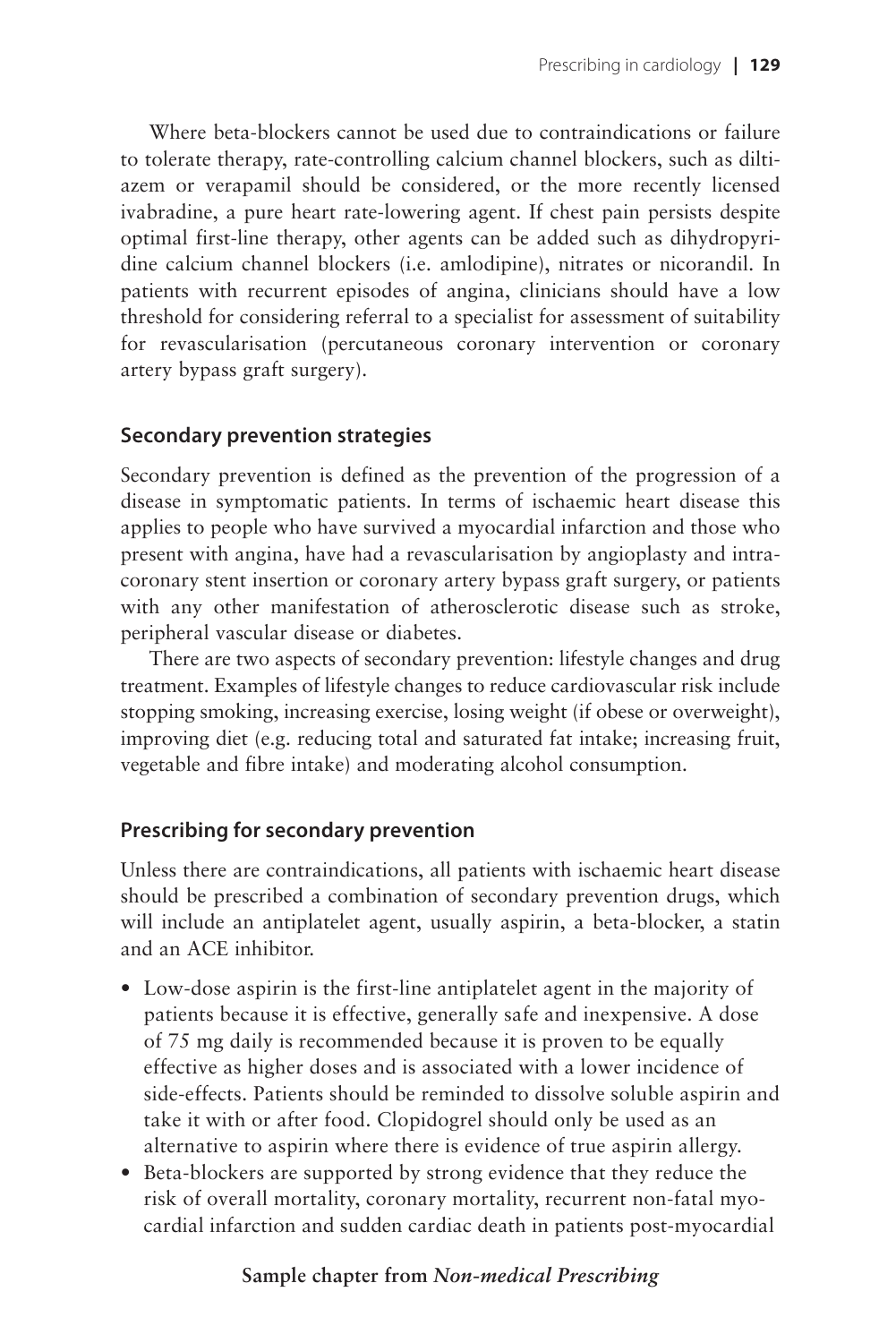infarction. Beta-blockers have a number of beneficial features including rate control (which may protect against ischaemic events), anti-arrhythmic properties and blood-pressure lowering. Beta-blockers should therefore be given to all patients following myocardial infarction, unless there are contraindications (e.g. uncontrolled heart failure). The benefits of beta-blockers post-myocardial infarction are also extrapolated to those patients with established ischaemic heart disease, and therefore beta-blockers are the first choice anti-anginal in patients with ischaemic symptoms.

- Statins are the only lipid-lowering class with consistent clinical trial data demonstrating a significant reduction in major cardiovascular outcomes, including reduced overall mortality, cardiovascular mortality and non-fatal cardiovascular events. All patients with coronary heart disease should have a full lipid profile performed, receive dietary advice and, if their total cholesterol or low-density lipoprotein (LDL) cholesterol is raised, should be prescribed a statin. Recent NICE guidance has recommended that all patients should be initiated on at least simvastatin 40 mg daily, although those post-acute coronary syndrome should be considered for higher intensity statin treatment such as atorvastatin 80 mg daily or an alternative agent which lowers cholesterol more than simvastatin 40 mg daily (for example, rosuvastatin 20 mg daily). Patients initiated on statin therapy for secondary prevention of cardiovascular disease should be treated with a view to achieving cholesterol targets of total cholesterol  $\leq$ 4 mmol/L and LDL cholesterol  $\leq$ 2 mmol/L to gain the greatest protection from cardiovascular events.
- ACE inhibitors were initially shown to protect against recurrent cardiovascular events and reduce mortality post-myocardial infarction. However, there is now substantial evidence that they protect patients with any manifestation of cardiovascular disease, except those where risk factors are aggressively controlled (i.e. blood pressure, cholesterol, blood sugar, etc.). Therefore, except where there is a contraindication, ACE inhibitors should be considered for all post-myocardial infarction patients, with or without symptoms of congestive heart failure or known left ventricular disease and all patients with established coronary heart disease.

# **Heart failure**

Despite major advances in the prevention and treatment of cardiac disease, the incidence and prevalence of heart failure continue to rise. Heart failure is associated with a high mortality rate – figures of up to 50% per annum are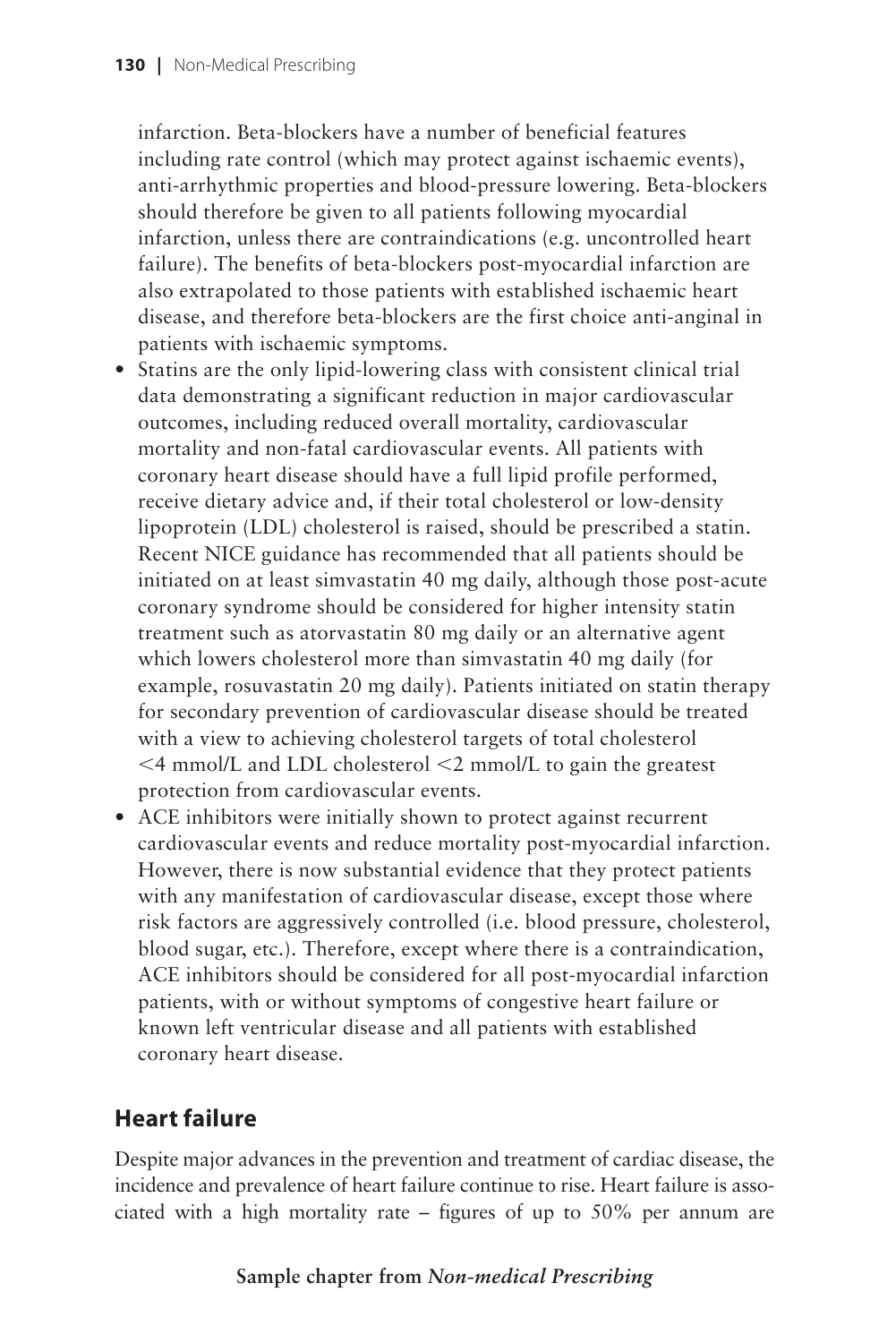quoted. It is also responsible for frequent hospital admission and readmission and poor quality of life. Heart failure is characterised by breathlessness and reduced exercise tolerance, with the main sign being fluid retention, presenting as pulmonary or peripheral oedema.

Drug therapies in heart failure are targeted against two key pathways in disease progression:

- over-activity of the renin–angiotensin–aldosterone system (RAAS), which primarily causes vasoconstriction and sodium and water retention, further overloading the failing heart and
- increased sympathetic activation, which in turn increases blood pressure and heart rate and leads to further decline in left ventricular systolic function over time.

Symptom control in heart failure is achieved through the use of diuretics, mainly loop diuretics which are cheap, easy to use and relatively potent. Diuretic doses are titrated up and down to achieve an appropriate diuresis, sufficient to control heart failure symptoms without causing dehydration. Renal monitoring can be used to guide dosing. Diuretics have little, if any, effect on disease progression and therefore are not suitable for monotherapy in heart failure. All patients must also be started on other agents to improve longer term prognosis.

# **Prescribing in heart failure**

Two drug classes are the cornerstone of chronic heart failure management: ACE inhibitors and beta-blockers. In addition to these agents, spironolactone has a specific use for patients with severe heart failure.

#### Angiotensin-converting enzyme inhibitors

Large-scale trials of ACE inhibitors in heart failure have demonstrated reductions in mortality, delayed disease progression, improvements in functional class and reduced hospitalisations in ACE-inhibitor-treated patients. These benefits are evident in all grades of heart failure (even asymptomatic heart failure) and have been shown for a number of different agents. ACE inhibitors should be started at a low dose with careful monitoring of blood pressure and renal function. Hypotension should not be considered a contraindication to therapy in this group of patients; ACE inhibitors can successfully be initiated in patients with systolic blood pressures as low as 90 mmHg. The specific diagnosis of bilateral renal artery stenosis is a contraindication to ACE inhibitor therapy, but renal dysfunction in itself is not, although in more severe cases (serum creatinine  $>250$  mmol/L) specialist advice should be sought. Once initiated, ACE inhibitor therapy should be continued indefinitely.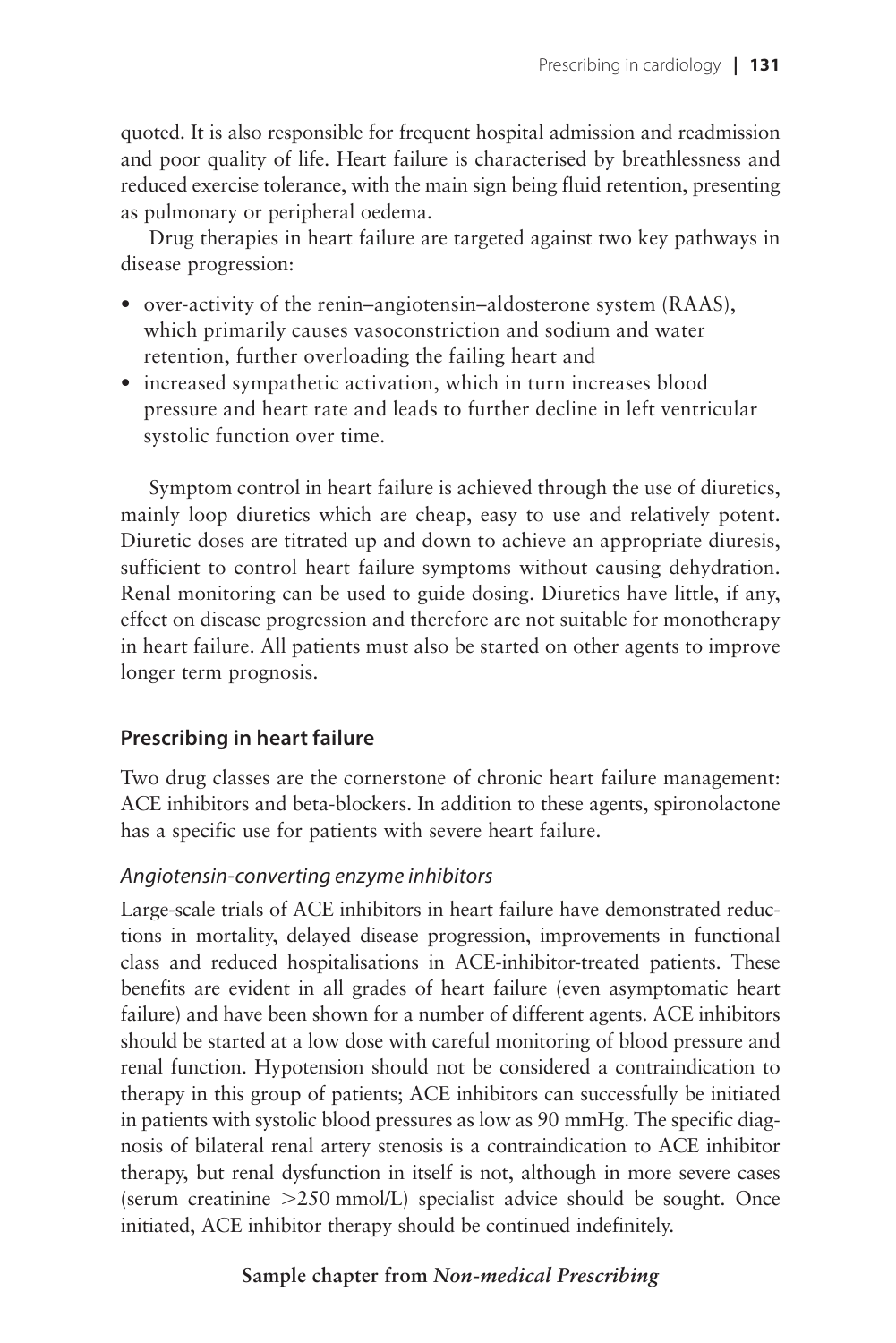ACE inhibitors should be titrated to achieve the maximum tolerated dose within the licensed dose range; higher doses have been shown to reduce hospital admission rates, when compared with lower doses. The key adverse effect which impacts on patient concordance is the development of an ACE-inhibitor-induced cough. Patients should be advised to persist with ACE inhibitor therapy where possible, but if the cough is troublesome an angiotensin receptor blocker (ARB) can be considered as an alternative. Currently only candesartan and losartan are licensed for this indication. Under specialist supervision, there is also evidence that ACE inhibitor and ARB combination therapy can further improve outcomes over ACE inhibitor therapy alone, although in this circumstance hypotension, renal dysfunction and hyperkalaemia become more problematic.

#### Beta-blockers

Beta-blockers were established as key to heart failure management in the late 1990s when studies demonstrated significant reductions in mortality, reduced hospitalisations and improved symptom control. The benefits of beta-blocker therapy have been established in all functional classes of heart failure, except asymptomatic disease and are evident in a wide range of patient populations including diabetics, the elderly and those with renal dysfunction. Beta-blockers should therefore be considered for all patients with symptomatic heart failure. Ideally, these agents should be initiated when patients are clinically stable and optimised on first-line therapy (primarily ACE inhibitors and diuretics). Data exist to support the use of bisoprolol, carvedilol, metoprolol and more recently in the elderly population, nebivolol, however metoprolol remains unlicensed for this indication in the UK.

Beta-blocker therapy should be initiated at low doses and titrated slowly over approximately three months to achieve a resting heart rate between 50–60 beats per minute. Low starting doses are necessary to prevent precipitation of an acute episode of heart failure. Due to the effect of beta-blockers on heart rate and force of contraction, patients may experience an exacerbation of symptoms during the dose titration phase. Additional diuretic therapy may aid in the resolution of such symptoms. Beta-blockers are considered to be contraindicated in patients with severe bradycardia, acute heart failure, severe asthma or bronchospasm and peripheral vascular disease. Mild to moderate airways disease is not a contraindication, but prescribers should consider prescribing a cardioselective agent, such as bisoprolol, with careful monitoring of respiratory function.

# Spironolactone

Spironolactone, an aldosterone antagonist, has been shown to confer a mortality benefit when prescribed to patients with moderate to severe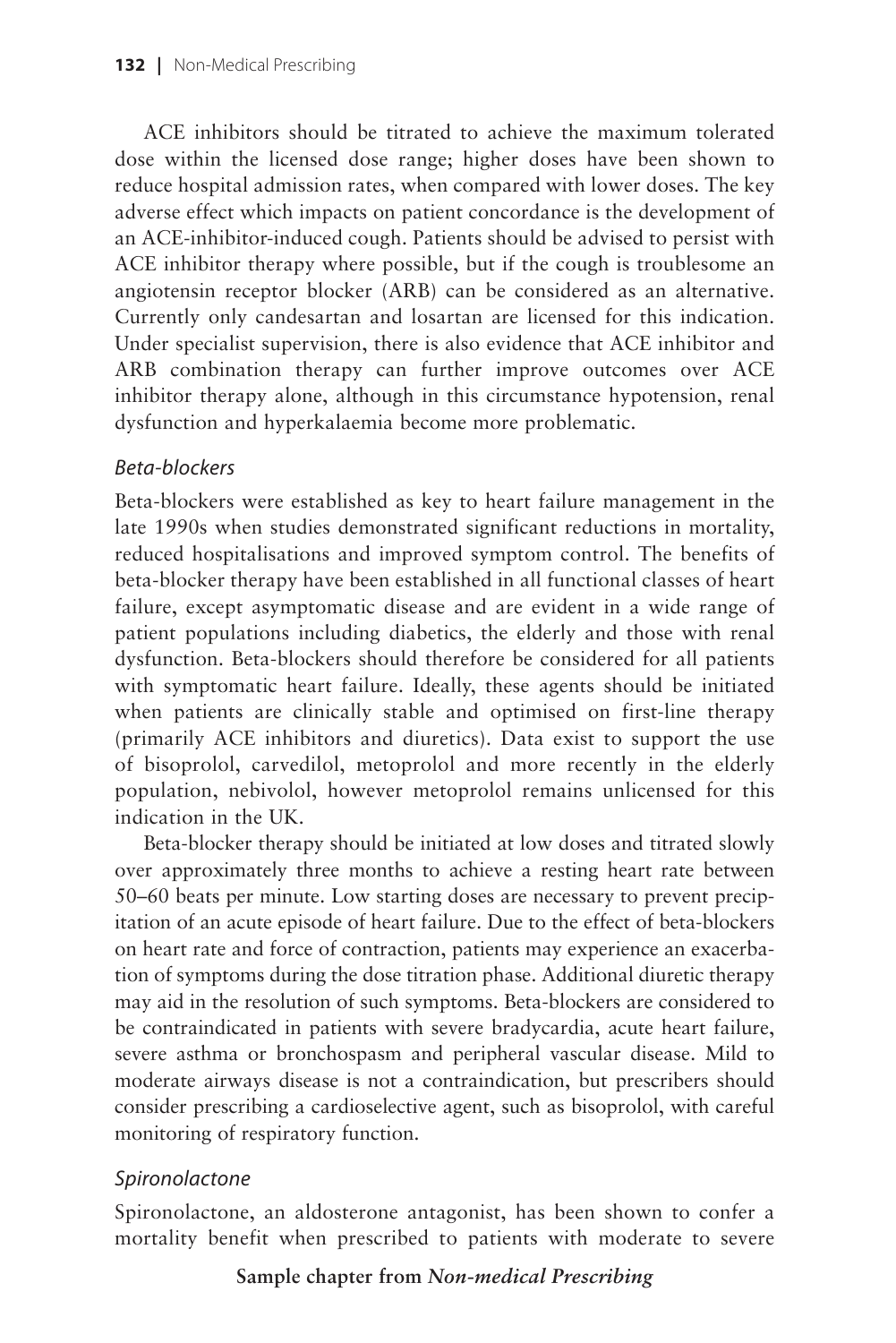heart failure (in addition to ACE inhibitor and beta-blocker). In addition spironolactone-treated patients had fewer hospital admissions for cardiac events. Low-dose spironolactone should be considered for addition to optimised ACE inhibitor therapy in patients with moderate to severe heart failure symptoms following an acute hospitalisation. For this indication, spironolactone should be prescribed at an initial dose of 25 mg daily, titrated to 50 mg daily if symptoms persist after a number of weeks of therapy. Renal function and serum potassium should be monitored carefully throughout therapy. Should hyperkalaemia (serum potassium  $>5.5$  mmol/L) occur, a dosage reduction to 25 mg on alternative days should be considered. Declining renal function, hyperkalaemia and the occurrence of painful gynaecomastia frequently result in withdrawal of spironolactone therapy in clinical practice. Spironolactone is contraindicated in hyperkalaemia, hyponatraemia and Addison's disease.

#### **Other issues**

In addition to managing the clinical syndrome of heart failure, it is essential to identify and where possible treat the underlying cause. Common causes of chronic heart failure in the UK are ischaemic heart disease and hypertension (see previous sections), but other causes include excessive alcohol intake, viral infection and valvular heart disease. All patients should be reviewed by a specialist early following diagnosis to assess whether other therapeutic strategies are warranted such as revascularisation for ischaemic patients or the use of implantable devices to manage symptoms. Due to the poor prognosis for heart failure patients, palliative issues should also be considered throughout treatment.

# **Case studies**

# **Case study 1**

Patient RB is a 46-year-old African man who has had two high blood pressure readings recorded within the GP surgery in the past and has been given appropriate lifestyle advice. He is attending on this occasion for a further blood pressure check to confirm a diagnosis of hypertension. The patient is currently asymptomatic – his high blood pressure was picked up in the gym where he was offered a blood pressure check when he enrolled.

#### **On examination**

His blood pressure readings recorded at this visit were:

- initial 180/100 mmHg
- second 168/96 mmHg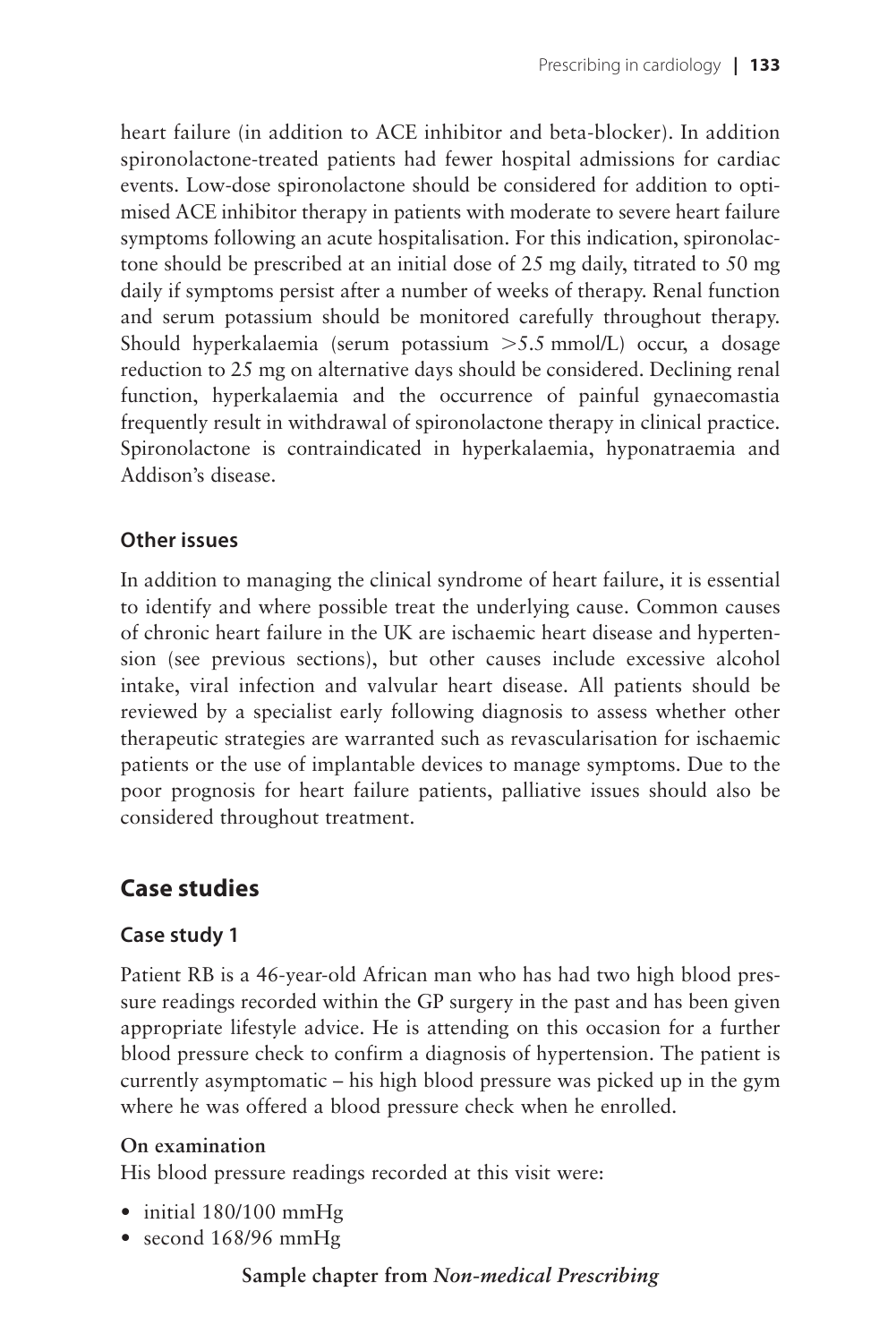- $\bullet$  third 166/102 mmHg
- $\bullet$  BMI:  $32kg/m^2$
- abdominal circumference: 107 cm.

His mother died of a stroke at the age of 52 in Ghana. He is a non-smoker. His bloods were ordered following his previous clinic visit, a month ago.

#### **Biochemistry**

- Sodium 136 mmol/L
- Potassium 4.6 mmol/L
- Urea 4.2 mmol/L
- Serum creatinine 112 umol/L
- Estimated glomerular filtration rate (eGFR) 58 mL/min (unadjusted)
- Total cholesterol 5.6 mmol/L
- High-density lipoprotein (HDL) 0.9 mmol/L
- Low-density lipoprotein (LDL) 3.2 mmol/L
- Triglycerides 2.1 mmol/L
- Liver function tests: NAD (nothing abnormal detected)
- Thyroid function tests: NAD (nothing abnormal detected)
- Fasting glucose 4.9 mmol/L.

On discussion, the patient reports being a non-smoker and an occasional drinker (2–4 units per week). He is a bus driver by occupation.

#### **1 What is the diagnosis?**

The diagnosis of hypertension is now clear, as high blood pressure readings have been documented on three separate occasions.

#### **2 What information should be given to this patient about the implications of the diagnosis?**

It is important to discuss the implications of such a diagnosis with the patient, in particular, highlighting the increased risk of stroke and heart attack, plus the potential damage to the kidneys if this is left untreated. This is an asymptomatic condition and without understanding the long-term adverse effects of high blood pressure, there is little incentive for a patient to make the necessary lifestyle changes to reduce their risk, or comply with any drug therapies prescribed.

Lifestyle factors are important in the management of hypertension and these should be identified and appropriate advice given.

#### **3 What are the prescribing issues?**

As this patient had a blood pressure  $>160/100$  mmHg, he met the criteria for initiation of drug therapy. Drug choice should take into account the patient's age and ethnicity, alongside other issues such as co-morbidities. According to NICE guidelines, in a Black African patient first-line treatment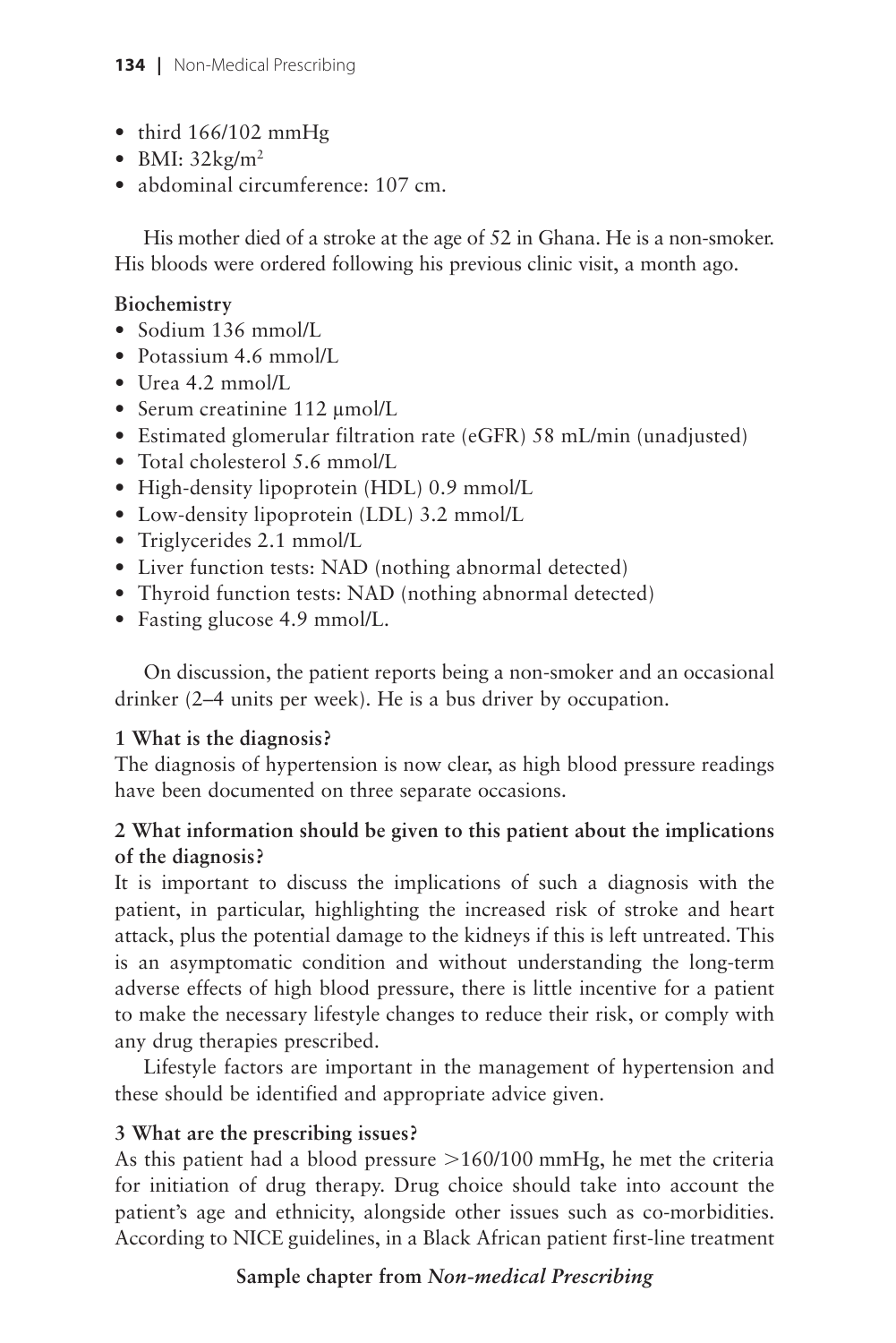should be a thiazide diuretic, such as bendroflumethiazide, or a calcium channel blocker, such as amlodipine.

However, a thiazide diuretic might be inappropriate here, as the patient is a bus driver and frequent trips to the toilet would be difficult to manage. For this reason the decision was taken to initiate amlodipine at a dose of 5 mg daily. Care was taken when prescribing to ensure the generic amlodipine preparation would be dispensed. The patient was advised that the drug may cause some adverse effects in the first few days, in particular dizziness or lightheadedness as the blood pressure reduced, headaches and flushing. He was advised that these are usually short-lived. In the longer term, the most frequently cited side-effect is ankle swelling and if this occurred and was troublesome, he was advised to seek further advice.

The patient was booked in for a review in one month's time. Bearing in mind his pre-treatment blood pressure, the use of amlodipine at this dose is unlikely to achieve target blood pressure. Most patients require two or more antihypertensives to achieve the blood pressure treatment target of -140/90 mmHg. No specific biochemical monitoring is required following amlodipine initiation, so no blood tests were ordered at this stage.

At the next clinic visit, it will be important to review his blood pressure control, discuss his progress with lifestyle issues, assess the effectiveness and tolerability of the prescribed drug therapy and consider his global cardiovascular risk by undertaking a cardiovascular risk assessment.

# **Case study 2**

Mr AR, a 62-year-old white British man with known hypertension (pretreatment level 170/88 mmHg), was scheduled in for a review of his blood pressure management. He had been seen a number of times before, and had known concordance issues. At the last visit a month ago, his blood pressure was controlled to Quality and Outcomes framework target of 150/90 mmHg for the first time, but was not yet achieving the clinical target of 140/90 mmHg. At the last visit ramipril was added to his drug therapy. Low levels of physical activity. Non-smoker. Alcohol intake ~20 units per week.

#### **Current drug list**

- Bendroflumethiazide 2.5 mg daily
- Amlodipine 5 mg daily
- Ramipril 2.5 mg daily.

#### **Bloods from two weeks ago**

- Sodium 144 mmol/L
- Potassium 4.1 mmol/L (previously 3.7 mmol/L)
- Urea 5.3 mmol/L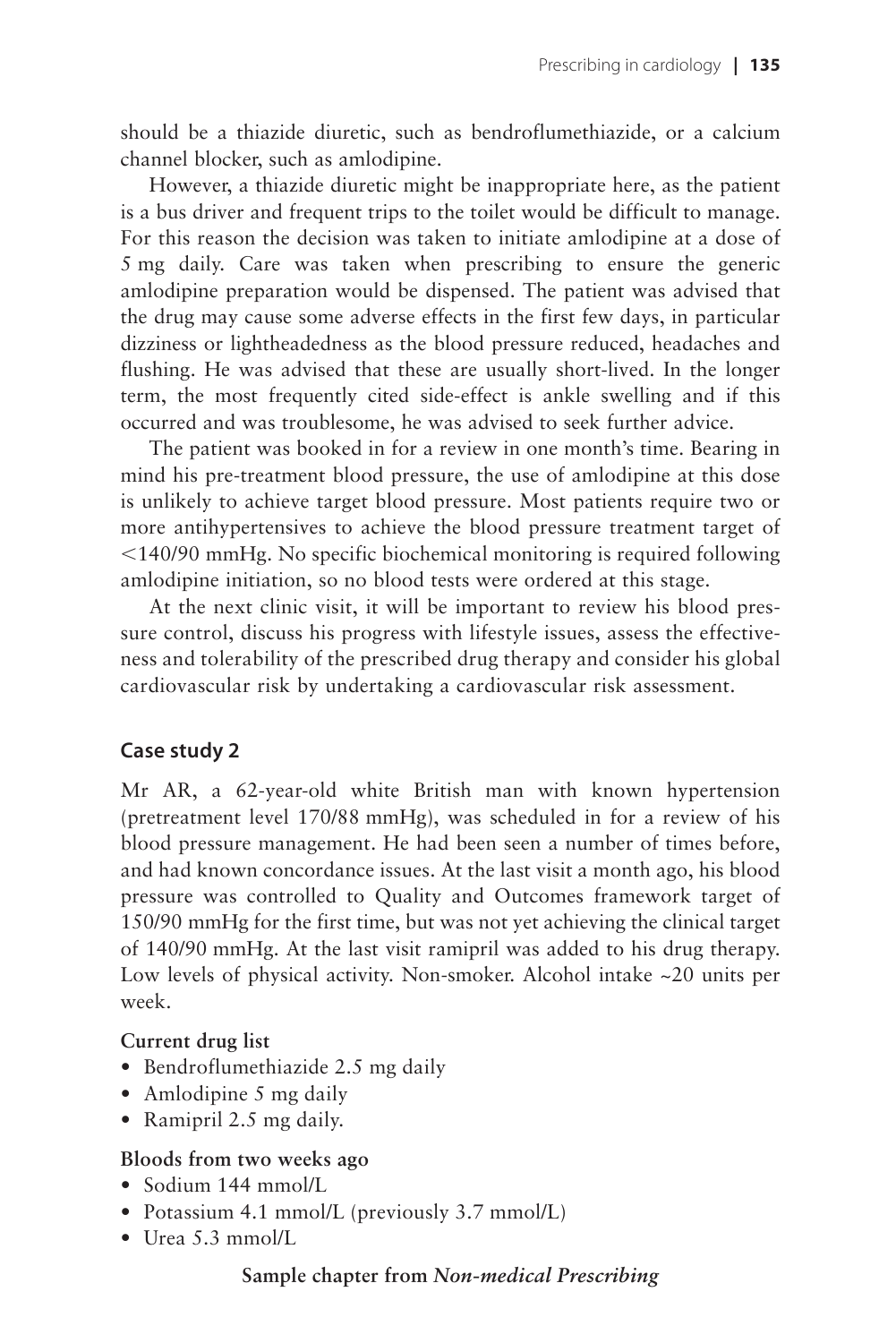- Serum creatinine 98 umol/L (previously 93 umol/L)
- eGFR 62 mL/min (previously 63 mL/min)
- Total cholesterol 5.4 mmol/L
- $\bullet$  HDL 0.9 mmol/L
- $\bullet$  LDL 3.2 mmol/L
- Triglycerides 2.1 mmol/L
- Liver function tests: NAD (nothing abnormal detected)
- Thyroid function tests: NAD (nothing abnormal detected)
- Fasting glucose 6.1 mmol/L
- BMI 36
- Abdominal girth 112 cm.

#### **On examination**

His blood pressure readings recorded at this visit were:

- initial 141/76 mmHg
- second 136/77 mmHg
- third 135/72 mmHg.

#### **1 How would you assess the patient's cardiovascular risk?**

The patient's blood pressure is now well controlled. However, this clinic visit is important in terms of allowing a full assessment of his cardiovascular risk. He has a number of risk factors including male gender, age, known hypertension, adverse lipid profile (raised total cholesterol, LDL and triglycerides and low levels of protective LDL), obesity and raised abdominal girth and low levels of physical activity. The patient's cardiovascular risk should be calculated using a validated risk assessment tool, such as the cardiovascular risk prediction charts issued by the Joint British Societies, which can be found at the back of the BNF. Risk assessment should be performed using untreated blood pressure and lipid levels.

#### **2 What are the implications of this patient's cardiovascular risk?**

For this patient, the Joint British Societies risk prediction charts indicate a cardiovascular risk of over 30% over the next 10 years, using pretreatment levels. Patients with cardiovascular risk greater than 20% should be considered high risk and be offered primary prevention. In this case, this would mean initiation of low-dose aspirin and a statin. Aspirin should only be started for primary prevention in hypertensive patients when the blood pressure has been lowered to below 150/90 mmHg to reduce the risk of intracranial haemorrhage. Statin therapy should be started, in line with NICE TA94, using a 'low acquisition cost statin' such as simvastatin (NICE, 2006b).

# **3 What is the prescribing issue?**

The patient is known to have a history of poor compliance with drug therapy. It is therefore important to clearly explain his high risk of developing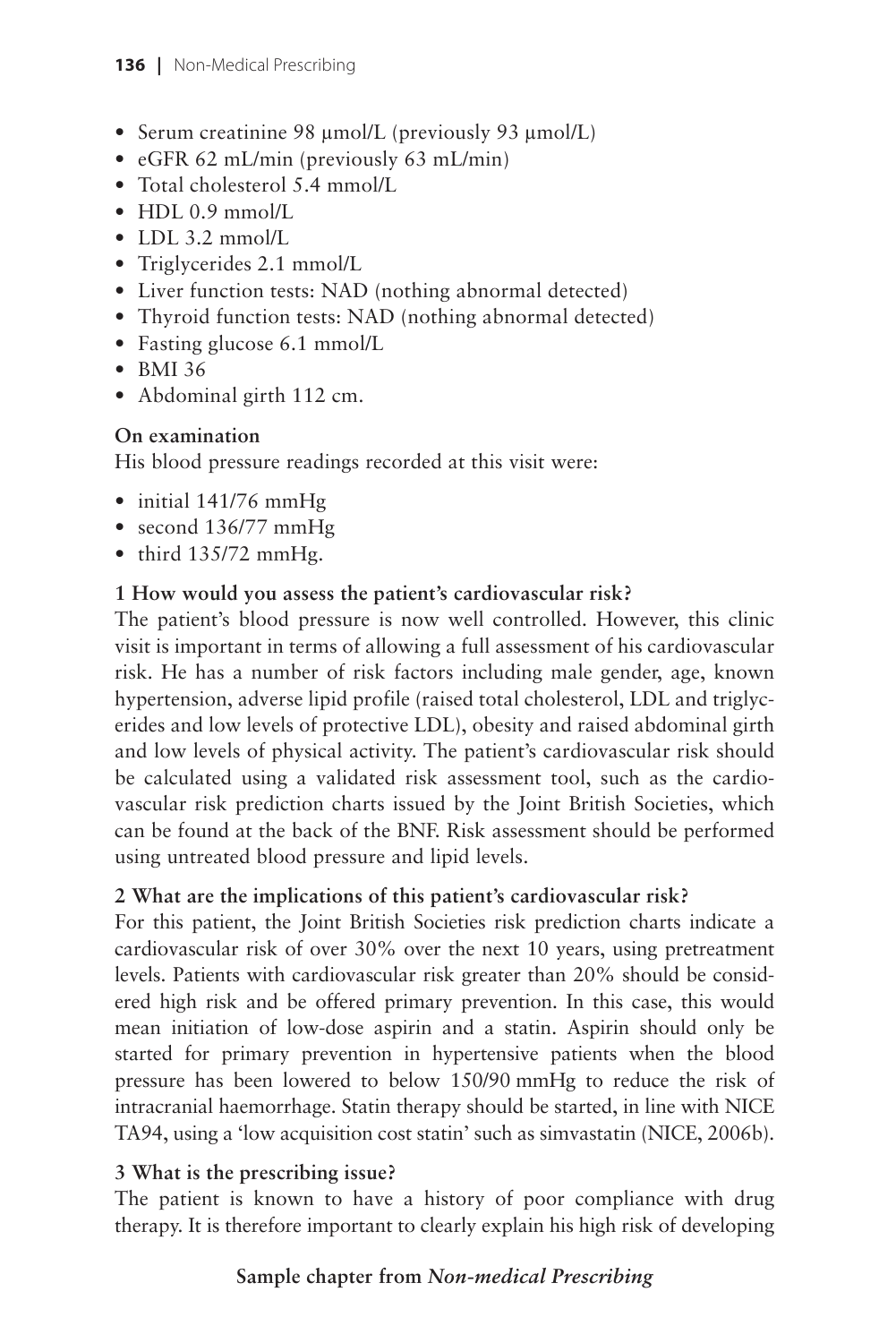cardiovascular disease over the next 10 years, and the benefits afforded by treatment with aspirin and a statin. Care should be taken to advise the patient on potential adverse effects and how to deal with them.

Aspirin should be taken with or after food to reduce the risk of gastrointestinal discomfort. Simvastatin should ideally be taken with the evening meal, but in this case, to aid compliance the patient was advised to take the simvastatin in the morning with all his other medications. For simvastatin, the evidence suggests that a dose taken in the evening lowers cholesterol marginally more than the same dose taken in the morning. This effect may be clinically significant – one study showed a difference in total cholesterol of 0.38 mmol/L and LDL cholesterol of 0.25 mmol/L when comparing morning and evening efficacy. Morning dosing should be considered in patients with compliance problems – better to have a (large) partial effect, than no effect at all because the patient always forgets their evening dose. The patient was also advised to seek medical advice should muscle pain or aches occur.

#### **4 What monitoring and follow-up should there be?**

Care was also taken to arrange appropriate monitoring and follow-up. Liver function should be checked at baseline and after one month of therapy, to ensure no adverse effect. The patient should be reviewed in 4–6 weeks to reinforce the need for therapy, check compliance and assess tolerability. Finally, lifestyle advice should not be forgotten; issues for this patient are weight loss and physical activity.

#### **Case study 3**

Mrs PH, a 62-year-old white woman, attends your clinic for review and resupply of drug therapy having been discharged from hospital following an acute myocardial infarction (MI) three weeks previously. The scanned discharge summary confirms ST-elevation MI, which was treated by primary angioplasty and bare metal stent insertion. She had an uncomplicated recovery and was discharged on the following drug therapy.

#### **Current drug list**

- Aspirin 300 mg daily for one month then 75 mg daily thereafter
- Clopidogrel 75 mg daily for one month then stop
- Ramipril 2.5 mg daily
- Bisoprolol 2.5 mg daily
- Simvastatin 40 mg daily
- Fluoxetine 20 mg daily
- Omeprazole 20 mg daily.

Only fluoxetine and omeprazole were prescribed prior to this hospital admission. Blood pressure today: 110/68 mmHg; heart rate: 67 beats per minute.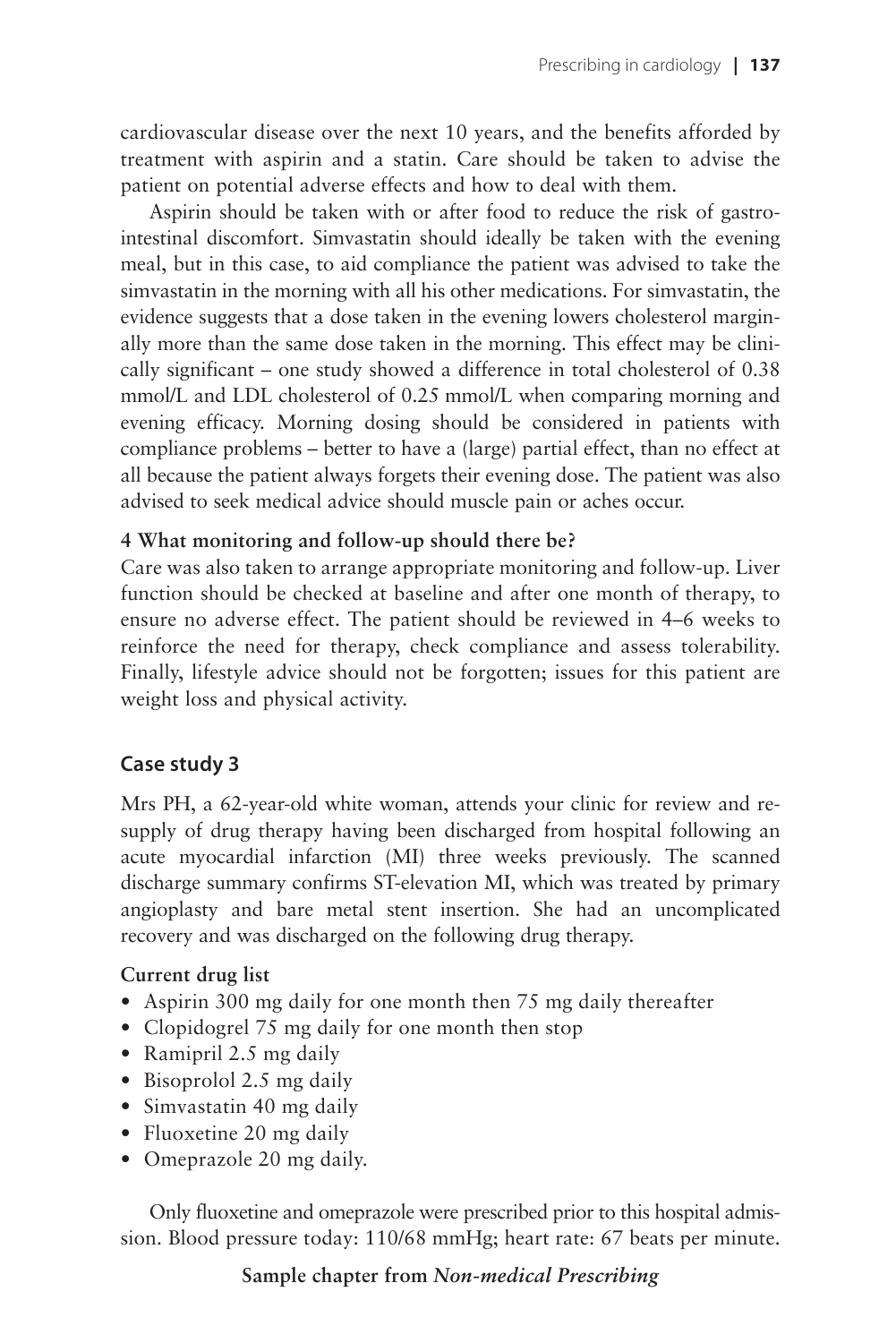The length of hospital stay following an acute MI has reduced significantly in centres performing primary angioplasty – often patients are discharged on day 2 or 3. This leaves very little time to optimise drug therapy and this issue now needs to be addressed in primary care.

#### **1 How should this patient's drug therapy be reviewed?**

This patient's drug therapy needs to be reviewed and some agents should be dose titrated to ensure she gets the maximum protection from future cardiovascular events.

As the patient was discharged over three weeks ago, her aspirin dose should soon be reduced to 75 mg daily and clopidogrel therapy should be stopped in a week's time. Most hospitals supply the full duration of clopidogrel therapy, when only one month's treatment is required, so no further prescriptions should be necessary in primary care. Ramipril should be dose titrated over the next few weeks to achieve a target dose of 10 mg daily. However, the dose should not be changed until the patient's renal function has been checked, to ensure no adverse effect since the ACE inhibitor was started in hospital. This will have to be dealt with at a future visit. The bisoprolol dose should similarly be dose titrated, aiming for a target heart rate of 55–60 beats per minute. This could be undertaken today after a check of blood pressure and heart rate. Dose titration can be undertaken provided systolic blood pressure is  $> 90$  mmHg and pulse rate is  $> 60$  beats per minute.

The efficacy of simvastatin therapy cannot be assessed at this stage as lipid levels fall naturally for a few weeks post-MI. The lipid levels should be rechecked at least three months after the MI, and dose titration of simvastatin, or use of an alternative agent considered at that point. However, liver function can be checked at this point to ensure no adverse effects.

#### **2 What assessments should be made during the consultation?**

In the consultation it was important to assess how the patient had been coping since discharge, both physically and psychologically. The patient was encouraged to attend a cardiac rehabilitation programme to assist with this. In terms of drug therapy, compliance with the new drug therapy regimen was assessed and appeared to be good. The patient was also encouraged to discuss any concerns or adverse effects but had no issues to raise. The importance of secondary prevention to protect against future events was emphasised, and the need for dose titration explained.

The following blood tests were ordered: full blood count and a biochemistry profile (including renal and liver function). A prescription for aspirin 75 mg daily, ramipril 2.5 mg daily, bisoprolol 5 mg daily (dose increased) and simvastatin 40 mg daily was issued, alongside other repeat medications. The patient was counselled that blood pressure may fall following the increase in beta-blocker dose, and as a result she may feel a little dizzy or lightheaded. Other side-effects discussed were increased tiredness and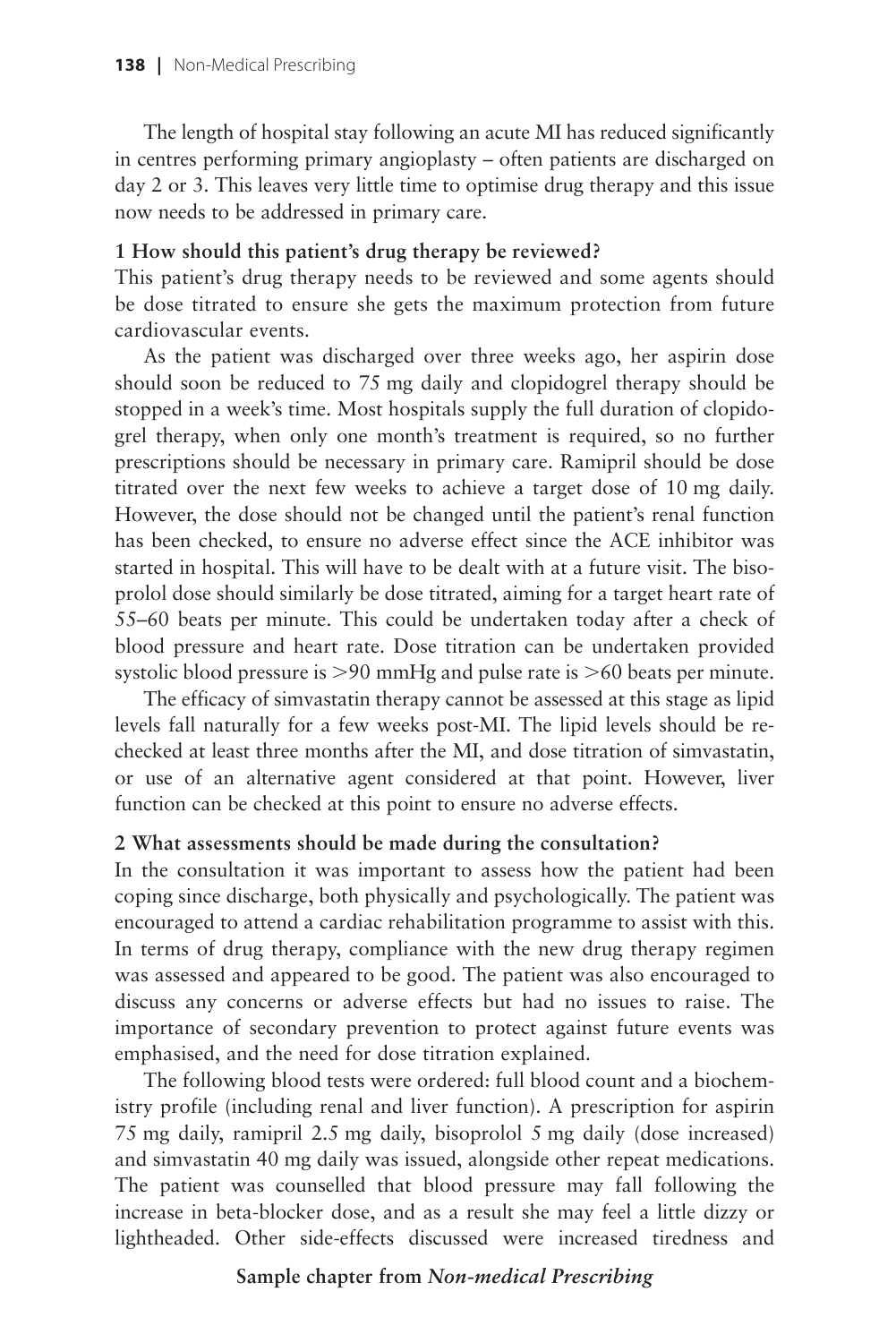lethargy, and cold fingers and toes. A further clinic appointment was booked in four weeks with a view to increasing the ramipril dose.

# **Case study 4**

Mr JT, a 52-year-old white man, a builder, was diagnosed with hypertension for many years and more recently developed angina, diagnosed following an exercise tolerance test in a rapid access chest pain clinic. Following diagnosis, the clinic started him on atenolol 50 mg daily, aspirin 75 mg daily, simvastatin 40 mg daily and glyceryl trinitrate (GTN) spray when required to treat acute chest pain. Since it was first identified, his hypertension has been mild at approximately 150/95 mmHg and has therefore not previously warranted drug therapy. He was reviewed in clinic to assess his response to the new agents introduced recently and ensure all his cardiovascular risk factors are being fully addressed.

#### **On examination**

His blood pressure was 146/84 mmHg; heart rate 75 bpm; BMI 28; and abdominal girth 86 cm.

The patient reported partial resolution of his angina symptoms, which were entirely exertion related. He was now only experiencing chest pain once or twice a week, compared with almost daily prior to starting atenolol. He had been feeling a little lethargic over the past few weeks, but thought this had improved over time. On discussion it transpires that he is still smoking, although he does express a desire to quit. He has never received any formal smoking cessation advice or nicotine replacement therapy. Also, he has a high alcohol intake of approximately 40 units per week.

#### **1 What are the key issues?**

Key issues here were:

- lifestyle issues, in particular smoking and alcohol intake
- blood pressure control as this patient now has established cardiovascular disease, the threshold for initiating drug therapy falls from 160/100 mmHg to 140/90 mmHg
- optimising anti-anginal therapy to further reduce chest pain frequency
- ensuring secondary prevention strategies are optimised and encourage compliance.

#### **2 What are the treatment options?**

The patient was started on atenolol for the treatment of his angina, which had some impact on his blood pressure; but still did not achieve target blood pressure levels. The options now are to increase the atenolol to deal with any residual angina, or initiate another antihypertensive agent. Atenolol dose titration above 50 mg daily has little additional impact on blood pressure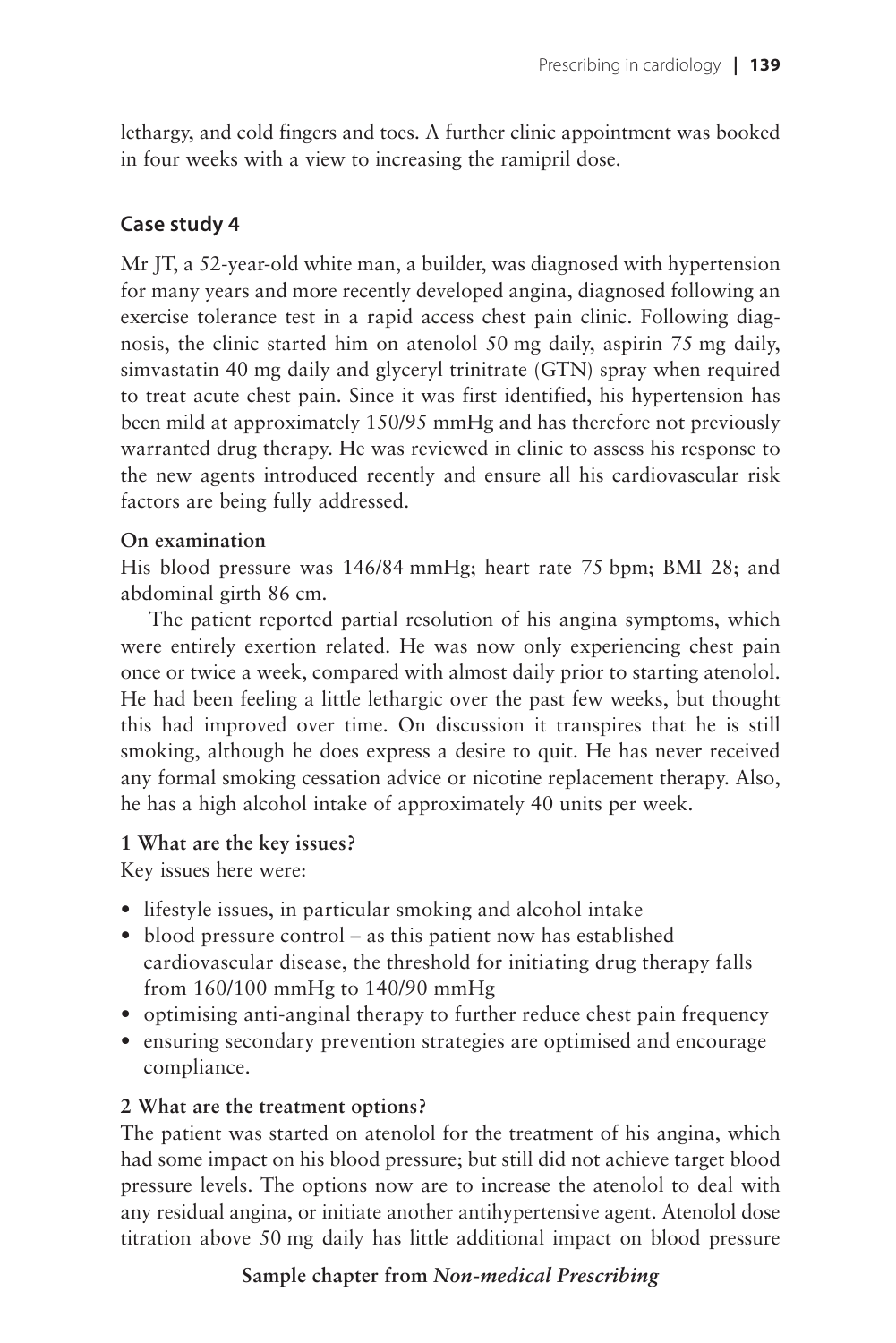control. Also, the patient had been concerned regarding tiredness since the atenolol was started, which was affecting his work as a builder. In this case, therefore, it seemed appropriate to consider an additional agent. While bendroflumethiazide may be the most cost-effective option here, the combination of beta-blocker and thiazide is known to increase the risk of diabetes. In addition, the use of amlodipine will assist in treating the angina symptoms, as well as the blood pressure. On discussion with the patient, it was decided to add amlodipine 5 mg daily. The patient was warned about the possibility of ankle swelling, headache and flushing with the new treatment.

In terms of secondary prevention, he is already treated with aspirin and a statin. The introduction of an ACE inhibitor for further cardiovascular risk reduction may be warranted in future. He needed blood tests ordering. As he had been newly started on simvastatin and had a history of excess alcohol intake, liver function tests were ordered, alongside a routine full blood count and biochemistry. The patient expressed understanding of his drug therapy and a willingness to comply.

#### **3 What are the counselling points?**

It was suggested that he consider seeing the smoking cessation adviser for the practice, with view to the use of nicotine replacement or drug therapy such as varenicline to improve his chance of quitting smoking. Alcohol moderation was advised to within the currently recommended limits of 21 units per week for a male. These issues should be followed up in one month, when the next blood pressure check is due.

# **Case study 5**

Mr DS, a 72-year-old white man with alcoholic heart failure and ischaemic heart disease, was listed for review in clinic. He was diagnosed with heart failure on echocardiogram 3 years ago (ejection fraction 28%).

# **Current drug list**

- Ramipril 5 mg daily (reduced from 5 mg twice daily two months ago)
- Nebivolol 10 mg once daily
- Furosemide 80 mg daily
- Spironolactone 12.5 mg daily (reduced from 25 mg daily four weeks ago)
- Aspirin 75 mg daily
- Simvastatin 20 mg daily
- Salbutamol inhaler 1 or 2 puffs four times daily
- Seretide 250 inhaler 1 puff twice daily
- Omeprazole 20 mg daily
- Senna 1 or 2 tablets at night as required.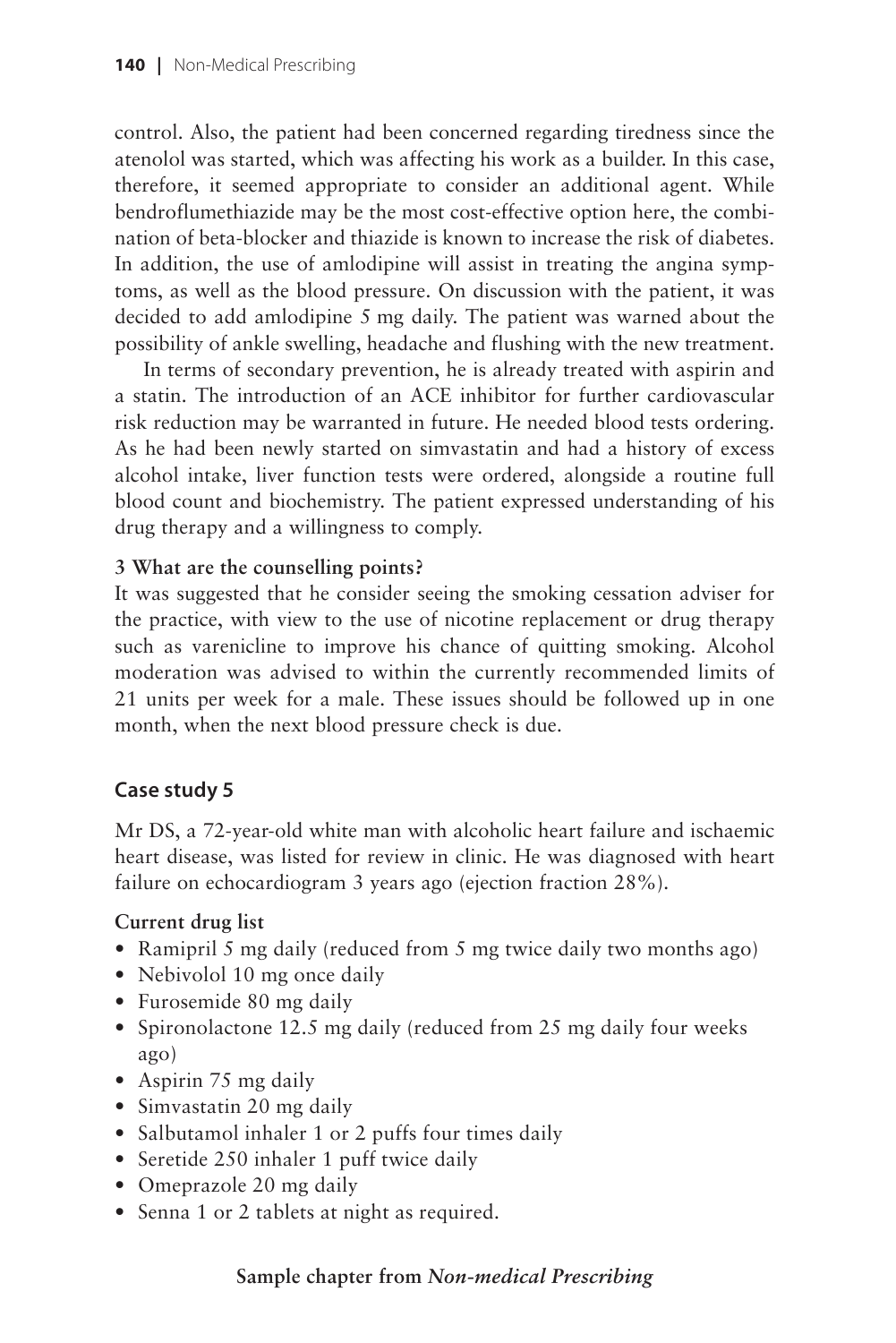His symptoms have been well controlled for the past six months, since his last admission to hospital with decompensated heart failure.

At this visit, Mr DS is asymptomatic, able to walk for over 20 minutes on the flat without symptoms of breathlessness or chest pain; and climb a flight of stairs without stopping. He reports that he is still drinking an average of 3 pints of draft lager each day. His blood pressure is well controlled at 110/68 mmHg sitting, but there is a significant postural drop, with a blood pressure of 96/54 mmHg on standing associated with dizziness/ lightheadedness.

#### **Bloods from a week ago**

- Sodium 129 mmol/L (down) (previously in normal range)
- Potassium 5.4 mmol/L (up) (reduced from 5.6 mmol/L one month ago)
- Urea: 12.9 mmol/L (up) (reduced from 14.1 mmol/L one month ago)
- Serum creatinine 197 micromol/L (up) (increased from 164 mmol/L one month ago)
- eGFR: 28 mL/min (down) (reduced from 36 mL/min one month ago)
- Liver function tests: bilirubin 5  $\mu$ mol/L
- Albumin 38 g/L (down)
- Alanine aminotransferase (ALT) 8 iu/L
- Alkaline phosphatase 80 iu/L
- Gamma*-*glutamyl transferase (GGT) 136 iu/L (up)
- Thyroid function tests: NAD (nothing abnormal detected).

Lipids were controlled on current statin therapy.

# **1 What do the blood test results suggest?**

The bloods demonstrate a deterioration in renal function, with raised serum creatinine and urea, hyperkalaemia and hyponatraemia with a significantly reduced eGFR. This, together with the postural blood pressure drop, suggests that the patient is dehydrated. The case highlights the difficult balance between optimal heart failure management to improve prognosis and quality of life (ACE inhibitor, spironolactone, diuretic therapy) and the risk of adverse drug effects if the doses are pushed too high.

# **2 What are the key issues?**

Key issues to address here are:

- balancing diuretic use to control symptoms but avoid dehydration
- management of hyponatraemia and hyperkalaemia
- protection of renal function in view of evidence of increased serum urea and creatinine
- counselling on the risks of continuing to drink in the setting of alcoholic heart failure.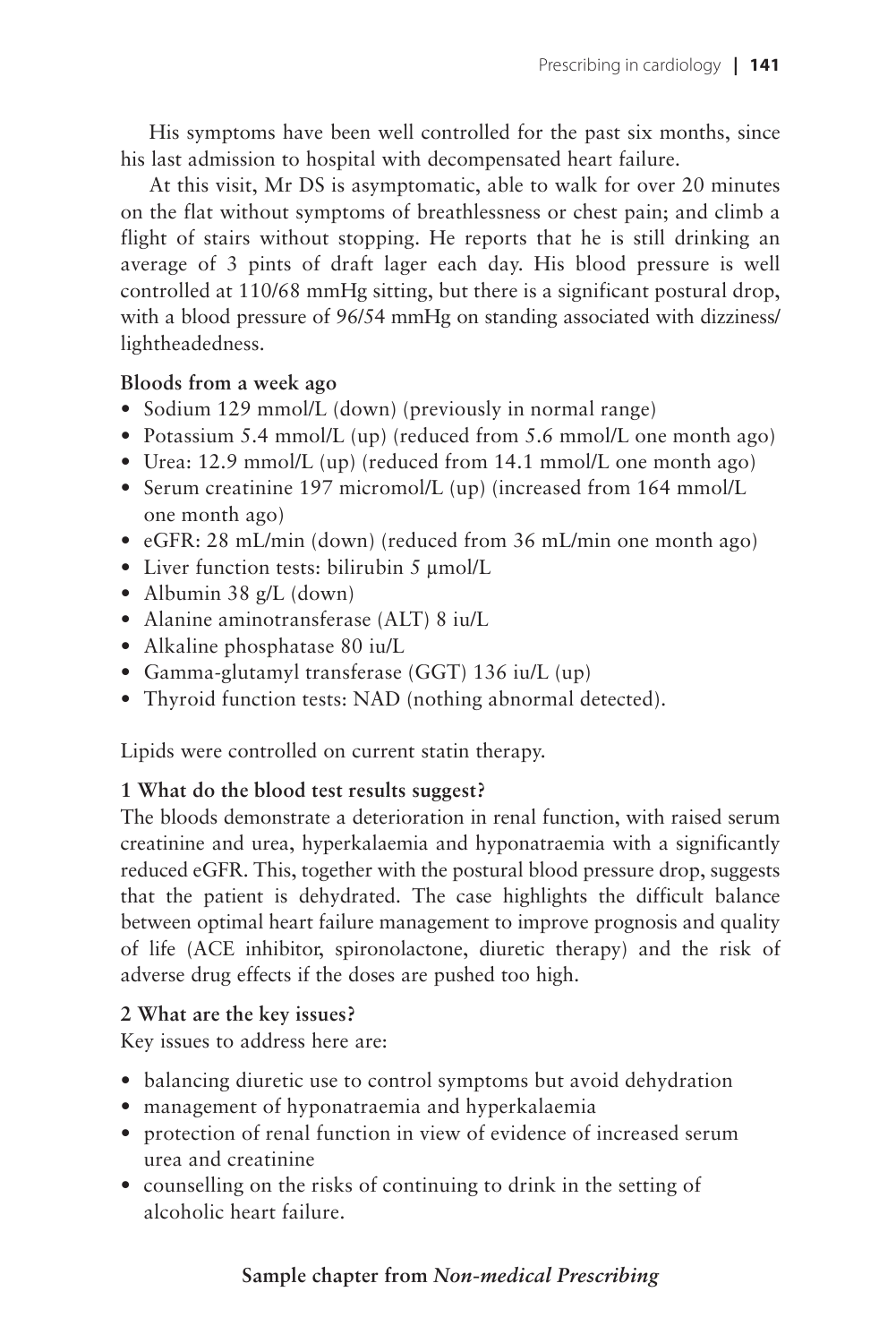#### **3 What are the drug treatment review options?**

In this case, the most important therapies to maintain at optimal doses are the ACE inhibitor and beta-blocker as these are known to improve symptom control and prolong life. Reducing the furosemide dose in the first instance would seem a logical step forward, as the patient appears to be dehydrated. This will also assist in correcting the hyponatraemia, but may further exacerbate the hyperkalaemia as the diuresis falls. Spironolactone in the setting of dehydration will contribute to the hyponatraemia and hyperkalaemia and may also adversely affect the renal function. Whether to withdraw the spironolactone at this point depends on a balance of risks. As the patient is relatively stable from a heart failure point of view, it may be considered safer to withdraw the spironolactone therapy in the short term to reduce the pressure on the kidneys and minimise the risk of hyperkalaemia. Careful follow-up is important here to ensure renal function improves, no worsening of hyperkaleamia and, of course, to ensure that heart failure symptoms do not worsen.

In the clinic, the patient's furosemide was reduced to 40 mg daily and the spironolactone withdrawn. Repeat blood tests were ordered for 10 days' time and review in clinic booked for two weeks time with a view to reintroducing the spironolactone for its prognostic benefits if renal function has improved and sodium and potassium levels have normalised. The patient was advised to reduce, or ideally stop, his alcohol intake, and reminded to keep active.

This is a complex case with a high risk of destabilising heart failure control or precipitating renal failure. Non-medical prescribers should consider whether the management of this patient is within their scope of practice, or whether further advice should be sought from the GP or specialist heart failure service.

# **Further reading**

#### **Hypertension**

- British Hypertension Society Guidelines Working Party (2004). Guidelines for management of hypertension: Report of the Fourth Working Party of the British Hypertension Society, 2004 – BHS IV. *J Human Hypertens* 18: 139–185.
- National Institute for Health and Clinical Excellence (NICE) (2006). *C*linical Guideline 34: Hypertension Management of Hypertension in Adults in Primary Care. London: National Institute for Health and Clinical Excellence.
- NICE (2006). TA94: Cardiovascular Disease Statins for the prevention of cardiovascular events in patients at increased risk of developing cardiovascular disease or those with established cardiovascular disease. London: National Institute for Health and Clinical Excellence.
- NICE (2008). Clinical Guideline 66: Type 2 Diabetes. Management of Type 2 Diabetes. London: National Institute for Health and Clinical Excellence.